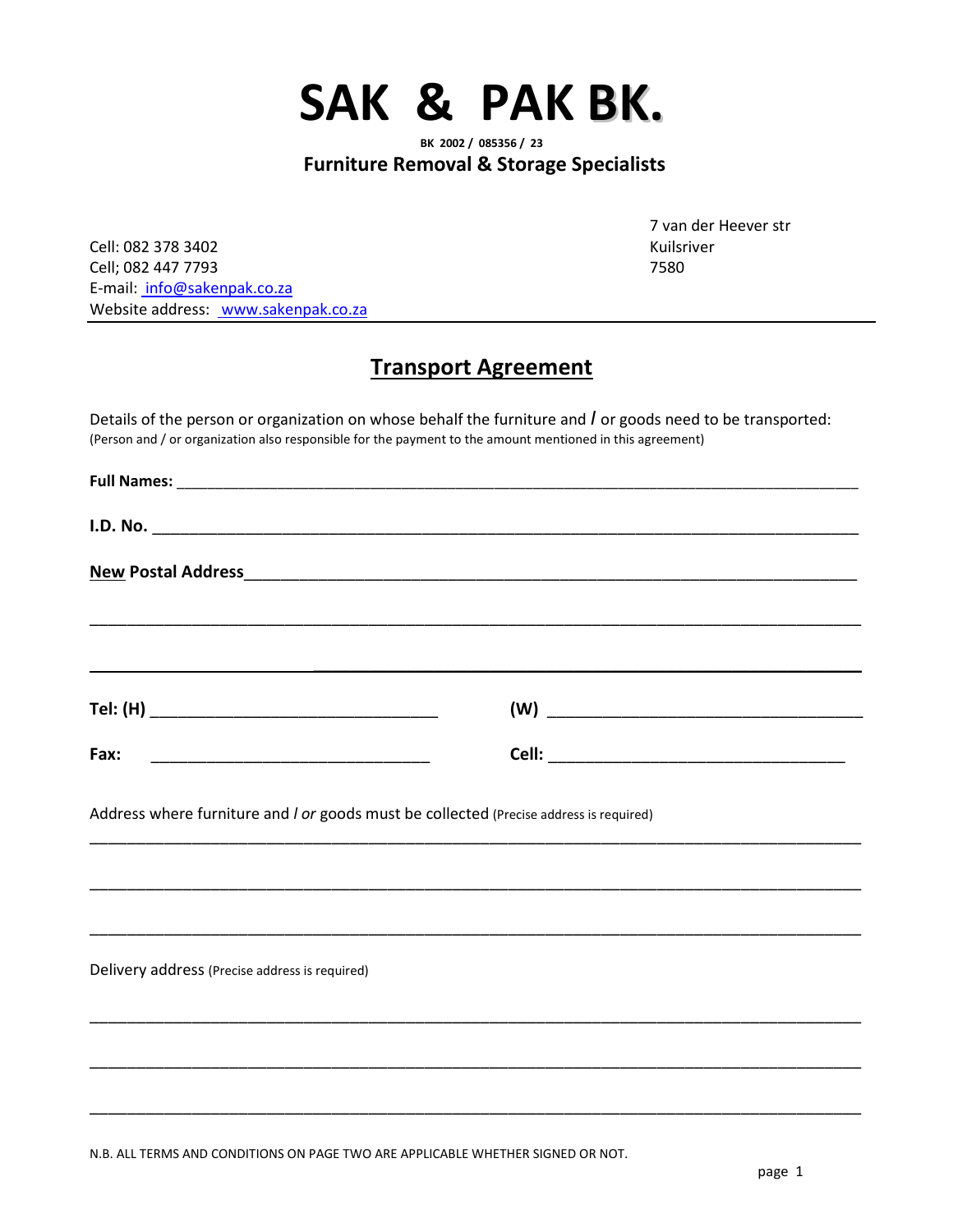## **Terms And Conditions To Transport Agreement**

**\* "Sak & Pak" Indicates Sak & Pak Furniture Removals & Storage Specialists and includes employees and agents.** 

**\* "Sender" Indicates the owner of the furniture and / or goods or the person that has legal title on the furniture and / or goods or any legally authorized agent of the sender.** 

- 1) All amounts mentioned in this agreement will be payable in cash (NO CHEQUES WILL BE ACCEPTED)
- 2) The quotation is only on the furniture and / or goods as specified on the inventory, and all extra items will only be included at additional cost and on condition that there is space available on the truck.
- 3) The basis of this agreement is that all furniture and / or goods will be transported solely on risk of the sender and that Sak & Pak will under no circumstances be responsible for any loss whatsoever.
- 4) On request all risk cover can be arranged by Sak & Pak at an additional cost of 2.8% of the total load value. The cost of the risk cover will be solely for the senders account.
- 5) Sak & Pak retains the right to withhold all furniture and / or goods until the account is paid in full.
- 6) Payment must be done in advance or at the loading address to the truck driver in cash or E F T> before any unloading of furniture and / or goods will commence.Long distance dep .
- 7) No loose or unpacked items will be transported. If necessary Sak & Pak will do the packing of such items in boxes @ R 70 per box.
- 8) The sender nominates herewith the domcilium citandi et executandi for all purposes the address on this agreement, and the postal address on this agreement will serve as the address whereby all notices according to this agreement will be directed. These notices will considered as delivered after seven (7) days of postage.
- 9) Any changes to this agreement will be deemed illegal, unless fully signed by both parties involved.
- 10) If the Sender wants to cancel this agreement for any reason more than ten days before the loading date 50% of the amount mentioned in this agreement will be payable. If the Sender wants to cancel this agreement will be payable before Sak & Pak will consider such cancellation. If the sender wants to cancel the agreement less than 10 days before the loading date 100% of the amount mentioned in this agreement will be payable before Sak & Pak will consider such cancellation.
- 11) The Sender must ensure everything on the inventory is loaded, and after off-loading nothing was left behind.
- 12) Sender must make sure that all cabinets are empty, otherwise Sak & Pak will do it at an extra cost of R70-00 per box that we pack.
- 13) Fridges and freezers must be defrosted and dry.

| Signature<br>5.51 |
|-------------------|
|-------------------|

Date \_\_\_\_\_\_\_\_\_\_\_\_\_\_\_\_\_\_\_\_\_\_\_\_\_\_\_\_\_\_\_\_\_\_\_\_\_\_\_\_\_\_\_\_\_\_\_\_\_\_\_\_\_20\_\_\_\_\_\_\_\_